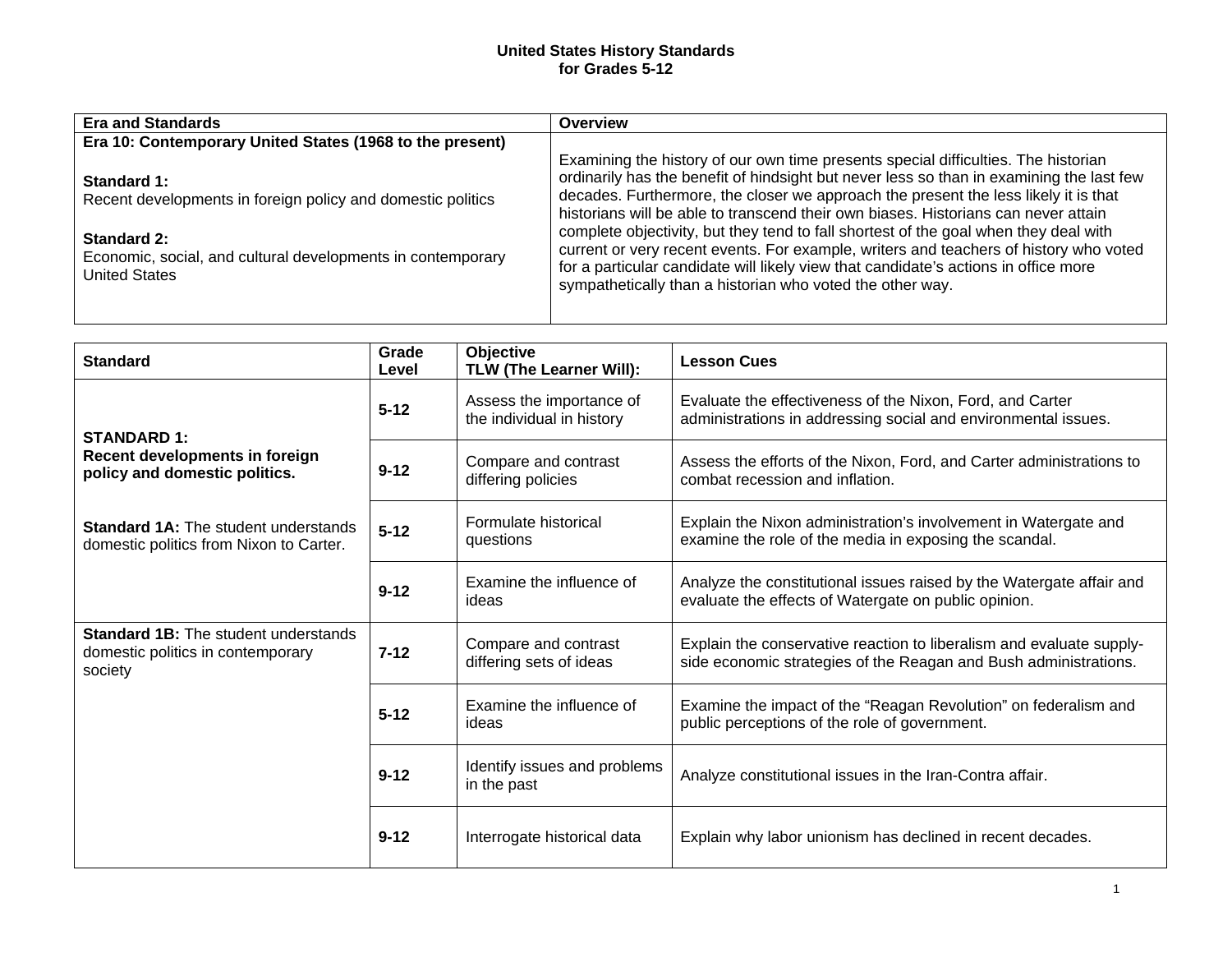| <b>Standard</b>                                                                                               | Grade<br>Level | <b>Objective</b><br>TLW (The Learner Will): | <b>Lesson Cues</b>                                                                                                                           |
|---------------------------------------------------------------------------------------------------------------|----------------|---------------------------------------------|----------------------------------------------------------------------------------------------------------------------------------------------|
|                                                                                                               | $9 - 12$       | Compare and contrast<br>differing policies  | Evaluate the impact of recurring recessions and the growing national<br>debt on the domestic agendas of recent presidential administrations. |
| <b>Standard 1C:</b> The student understands<br>major foreign policy initiatives.                              | $7 - 12$       | Examine the influence of<br>ideas           | Assess U.S. policies toward arms limitation and explain improved<br>relations with the Soviet Union.                                         |
|                                                                                                               | $7 - 12$       | Analyze multiple causation                  | Assess Nixon's policy of detente with the USSR and the People's<br>Republic of China.                                                        |
|                                                                                                               | $9 - 12$       | Analyze cause-and-effect<br>relationships   | Examine the U.S. role in political struggles in the Middle East, Africa,<br>Asia, and Latin America.                                         |
|                                                                                                               | $5 - 12$       | Hypothesize the influence of<br>the past    | Evaluate Reagan's efforts to reassert American military power and<br>rebuild American prestige.                                              |
|                                                                                                               | $7 - 12$       | Analyze multiple causation                  | Explain the reasons for the collapse of communist governments in<br>Eastern Europe and the USSR.                                             |
|                                                                                                               | $9 - 12$       | Analyze cause-and-effect<br>relationships   | Evaluate the reformulation of foreign policy in the post-Cold War era.                                                                       |
| <b>STANDARD 2:</b><br>Economic, social, and cultural<br>developments in contemporary<br><b>United States.</b> | $9 - 12$       | Utilize quantitative data                   | Explain the sluggishness in the overall rate of economic growth and<br>the relative stagnation of wages since 1973.                          |
| <b>Standard 2A: The student understands</b><br>economic patterns since 1968.                                  | $7 - 12$       | Analyze cause-and-effect<br>relationships   | Analyze the economic and social effects of the sharp increase in the<br>labor force participation of women and new immigrants.               |
|                                                                                                               | $9 - 12$       | Analyze cause-and-effect<br>relationships   | Explain the increase in income disparities and evaluate its social and<br>political consequences.                                            |
|                                                                                                               | $7 - 12$       | Evaluate debates among<br>historians        | Examine the consequences of the shift of the labor force from<br>manufacturing to service industries.                                        |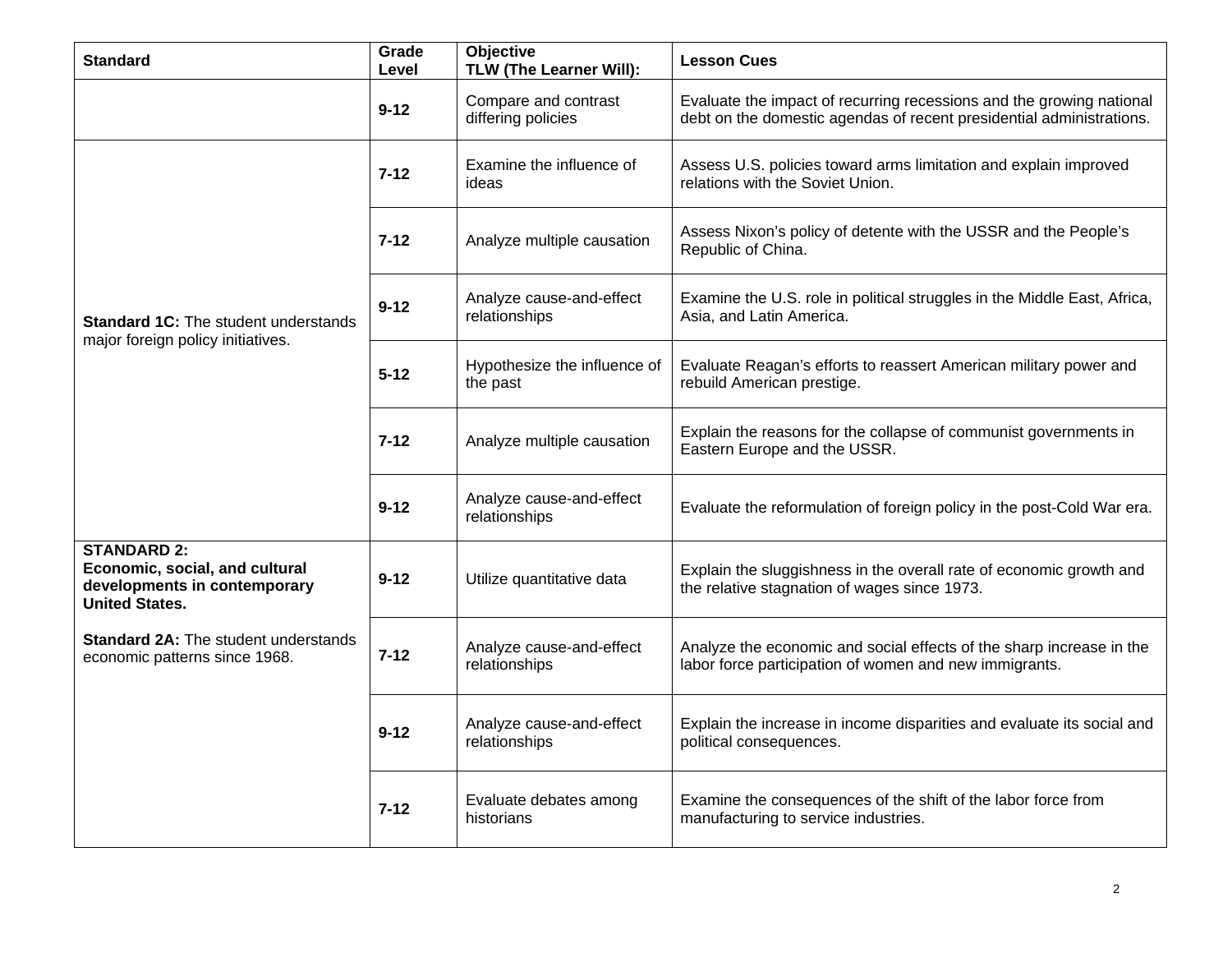| <b>Standard</b>                                                                                                                       | Grade<br>Level | Objective<br><b>TLW (The Learner Will):</b> | <b>Lesson Cues</b>                                                                                                                                                                        |
|---------------------------------------------------------------------------------------------------------------------------------------|----------------|---------------------------------------------|-------------------------------------------------------------------------------------------------------------------------------------------------------------------------------------------|
|                                                                                                                                       | $5 - 12$       | Explain historical continuity<br>and change | Evaluate how scientific advances and technological changes such as<br>robotics and the computer revolution affect the economy and the<br>nature of work.                                  |
|                                                                                                                                       | $7 - 12$       | Utilize quantitative data                   | Assess the effects of international trade, transnational business<br>organization, and overseas competition on the economy.                                                               |
| <b>Standard 2B:</b> The student understands<br>the new immigration and demographic<br>shifts.                                         | $5 - 12$       | Analyze cause-and-effect<br>relationships   | Analyze the new immigration policies after 1965 and the push-pull<br>factors that prompted a new wave of immigrants.                                                                      |
|                                                                                                                                       | $9 - 12$       | Identify issues and problems<br>in the past | Identify the major issues that affected immigrants and explain the<br>conflicts these issues engendered.                                                                                  |
|                                                                                                                                       | $7 - 12$       | Analyze cause-and-effect<br>relationships   | Explore the continuing population flow from cities to suburbs, the<br>internal migrations from the "Rustbelt" to the "Sunbelt," and the social<br>and political effects of these changes. |
|                                                                                                                                       | $9 - 12$       | Explain historical continuity<br>and change | Explain changes in the size and composition of the traditional<br>American family and their ramifications.                                                                                |
|                                                                                                                                       | $7 - 12$       | Utilize quantitative data                   | Explain the shifting age structure of the population with the aging of<br>the "baby boomers," and grasp the implications of the "graying of<br>America."                                  |
| <b>Standard 2C:</b> The student understands<br>changing religious diversity and its<br>impact on American institutions and<br>values. | $5 - 12$       | Explain historical continuity<br>and change | Analyze how the new immigrants have affected religious diversity.                                                                                                                         |
|                                                                                                                                       | $9 - 12$       | Analyze cause-and-effect<br>relationships   | Analyze the position of major religious groups on political and social<br>issues.                                                                                                         |
|                                                                                                                                       | $7 - 12$       | Consider multiple<br>perspectives           | Explain the growth of the Christian evangelical movement.                                                                                                                                 |
|                                                                                                                                       | $7 - 12$       | Interrogate historical data                 | Analyze how religious organizations use modern telecommunications<br>to promote their faiths.                                                                                             |
| <b>Standard 2D:</b> The student understands<br>contemporary American culture.                                                         | $7 - 12$       | Analyze multiple causation                  | Evaluate the desegregation of education and assess its role in the<br>creation of private white academies.                                                                                |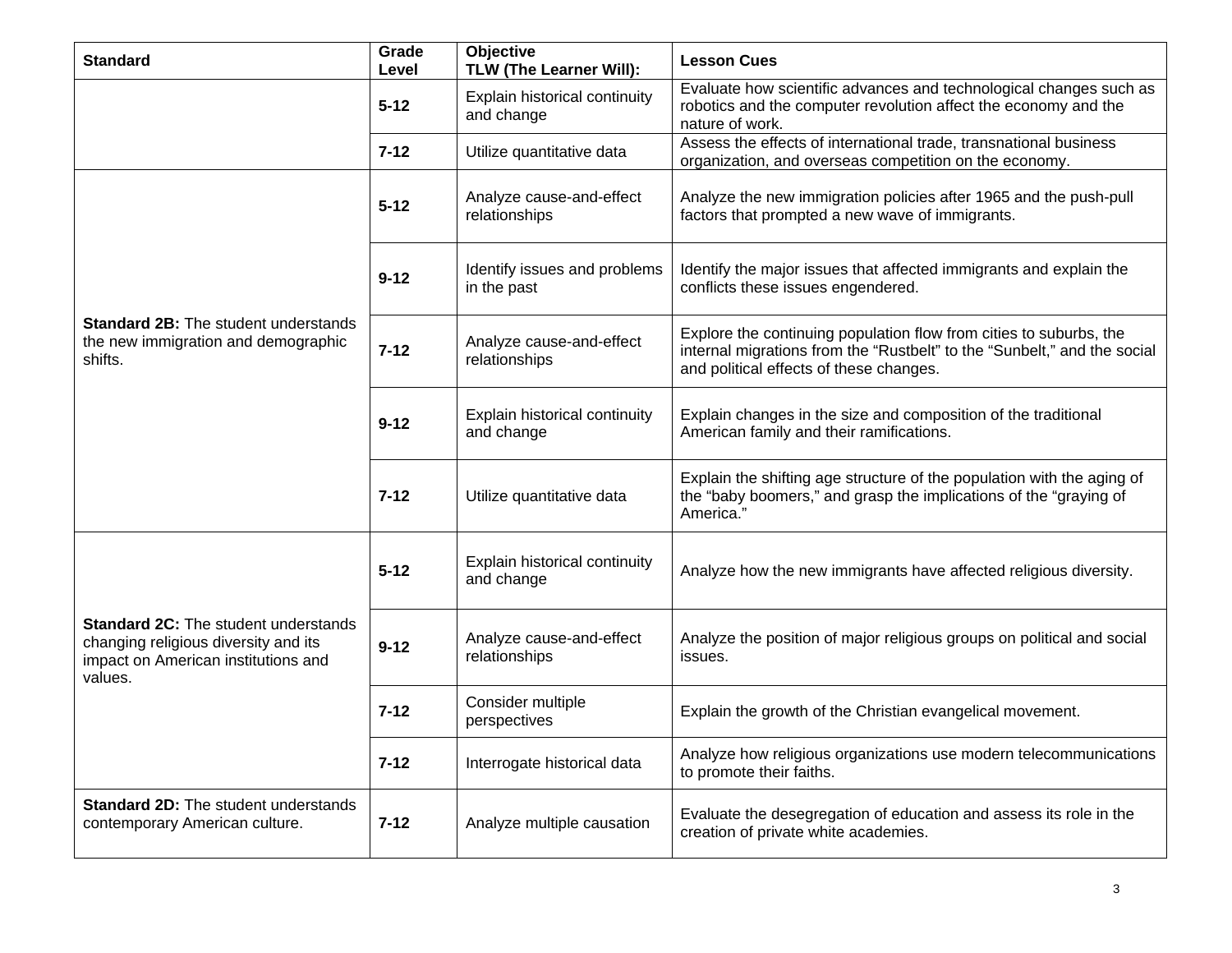| <b>Standard</b>                                                                                                                                                         | Grade<br>Level | Objective<br>TLW (The Learner Will):                             | <b>Lesson Cues</b>                                                                                                                                        |
|-------------------------------------------------------------------------------------------------------------------------------------------------------------------------|----------------|------------------------------------------------------------------|-----------------------------------------------------------------------------------------------------------------------------------------------------------|
|                                                                                                                                                                         | $9 - 12$       | Analyze cause-and-effect<br>relationships                        | Analyze how social change and renewed ethnic diversity has<br>affected artistic expression and popular culture.                                           |
|                                                                                                                                                                         | $7 - 12$       | Explain historical continuity<br>and change                      | Explain the influence of media on contemporary American culture.                                                                                          |
|                                                                                                                                                                         | $5 - 12$       | Draw upon visual and<br>musical sources                          | Explore the international influence of American culture.                                                                                                  |
|                                                                                                                                                                         | $5 - 12$       | Reconstruct patterns of<br>historical succession and<br>duration | Explain the reasons for the increased popularity of professional<br>sports and examine the influence of spectator sports on popular<br>culture.           |
| <b>Standard 2E:</b> The student understands<br>how a democratic polity debates social<br>issues and mediates between individual<br>or group rights and the common good. | $9 - 12$       | Consider multiple<br>perspectives                                | Evaluate to what degree affirmative action policies have achieved<br>their goals and assess the current debate over affirmative action.                   |
|                                                                                                                                                                         | $5 - 12$       | Explain historical continuity<br>and change                      | Explore the range of women's organizations, the changing goals of<br>the women's movement, and the issues currently dividing women.                       |
|                                                                                                                                                                         | $9 - 12$       | Reconstruct patterns of<br>historical succession and<br>duration | Explain the evolution of government support for the assertion of<br>rights by the disabled.                                                               |
|                                                                                                                                                                         | $7 - 12$       | Explain historical continuity<br>and change                      | Evaluate the continuing grievances of racial and ethnic minorities and<br>their recurrent reference to the nation's charter documents.                    |
|                                                                                                                                                                         | $9 - 12$       | Consider multiple<br>perspectives                                | Examine the emergence of the Gay Liberation Movement and<br>evaluate the invocation of democratic ideals concerning the civil<br>rights of gay Americans. |